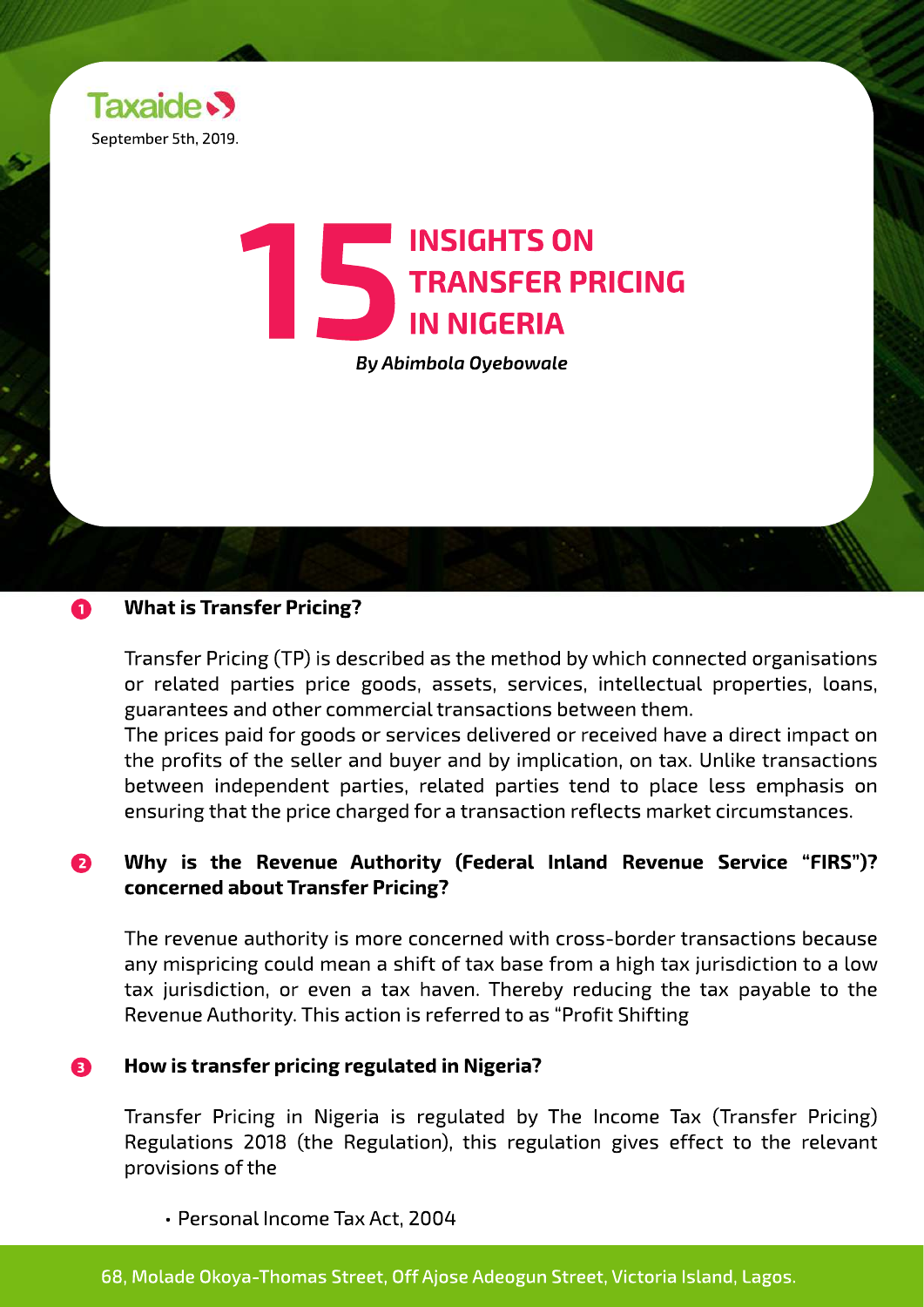

- Companies Income Tax Act CAP C21, LFN 2004
- Petroleum Profit Tax Act Cap 13, LFN 2004
- Capital Gains Tax Act, 2004
- Value Added Tax Act, 2004

### **4 What does the TP regulation address?**

TP regulations are designed to address cross border related parties' transactions. Although, there are instances where it will be essential to apply the regulations to a domestic related party transaction. For example, where there is a loss making entity within a profitable group, an entity has pioneer status, or related parties subject to tax at different rates, etc. As a result, there is an advantage in local groups preparing their TP policy and documentation.

### **5 What methods are advised in TP Regulation?**

Related parties are allowed to use any of the methods listed in the regulations as a basis for the pricing of their controlled transactions. These methods, which are the same as those prescribed by the Organisation for Economic Co-operation (OECD) and the United Nation (UN), are:

- Comparable Uncontrolled Price method (CUP);
- Resale Price Minus method (RPM)
- Cost Plus method (CP)
- Transactional Profit Split method (TPS)
- Transactional Net Margin method (TNM)

### **6 What happens if a company decides not to use any of the advised methods?**

The Regulations also allow a taxpayer to apply a method not listed in the regulations so far as the taxpayer can demonstrate that none of the prescribed methods is suitable and that the method used gives an arm's length result.

There is no specific priority of methods. Transactions must therefore, be analysed separately to ascertain the most appropriate method having regard to the nature of the transaction, class of transaction or associated persons and functions performed by such persons as well as other relevant factors.

#### **7 What does TP documentation entail?**

Connected organisations are to prepare a Master File and Local File as part of their TP documentation in addition to a detailed list of information and analysis contained in the schedule to the Regulations.

### **8 What is the timeline for submitting TP documentation?**

Consistent with the old Regulations, documentation is expected to be in place before the due date for filing income tax returns and is to be submitted to the FIRS upon request within 21 days.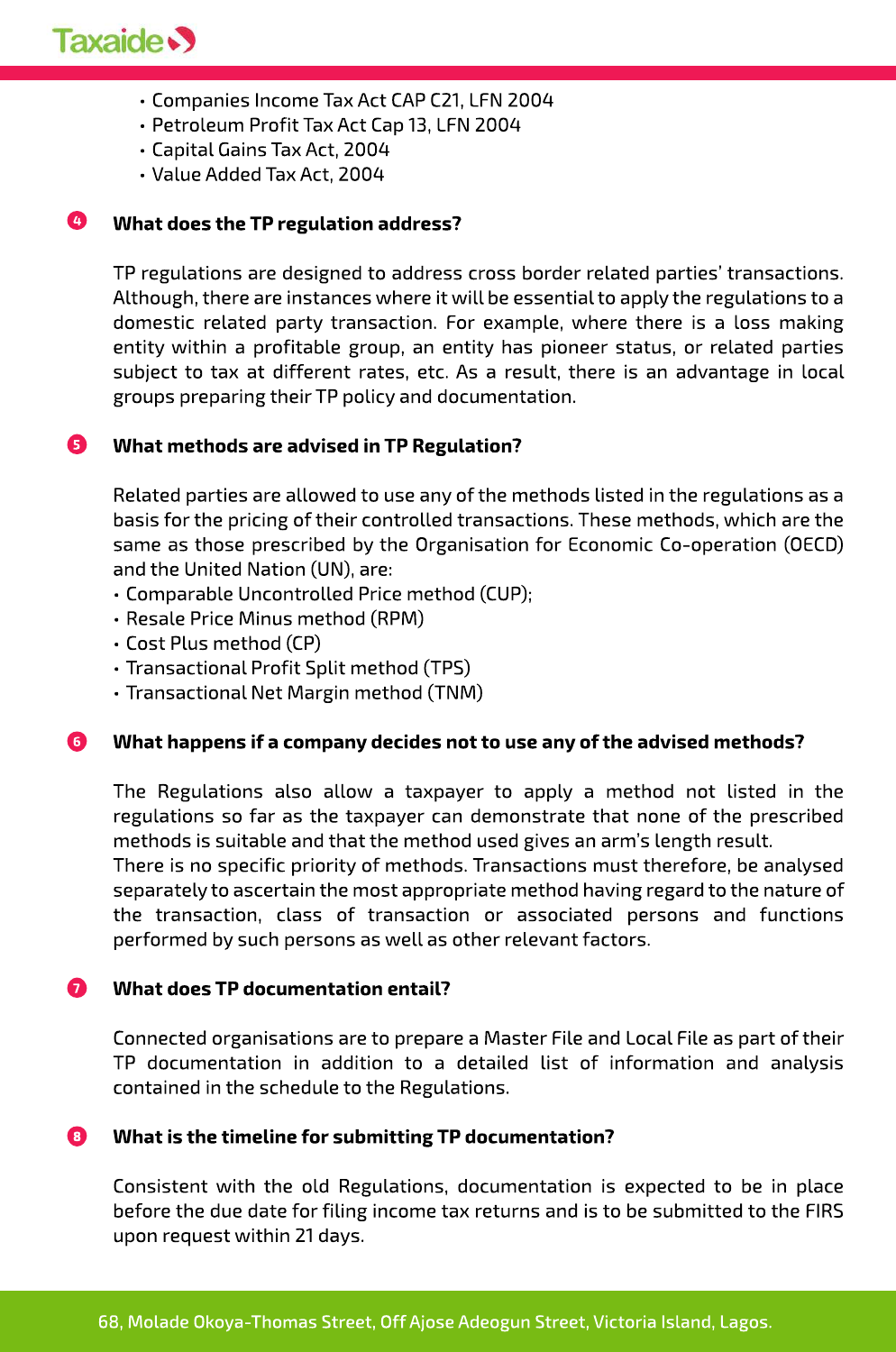

### **Who is exempted from maintaining TP documentation? 9**

Connected organizations with total related party transactions of less than 8300 million (Grca \$840,000) may choose not to maintain the TP documentation. However, they must prepare and submit the TP documentation within 90 days from the date of receipt of a notice from FIRS.

### *TRANSFER PRICING DECLARATION AND DISCLOSURE*

### **What is is TP declaration? 10**

An organisation is expected to make a declaration of all its connected organisations resident in Nigeria or elsewhere not later than 18 months after incorporation or within 6 months after the end of the accounting year whichever is earlier. An updated declaration will be required where there is a merger or acquisition of up to 20% of an entity or its parent; or any other change in the structure or arrangement of the entity.

### **What steps a are to be taken if there is a change in an organisation's director? 11**

Where there is an appointment or retirement of a director of a connected organisation, a notification is to be made to the FIRS as part of the TP declaration and submitted within 6 months of the financial year end.

### **What is TP disclosure? 12**

Except with respect to a new business, the rules remain unchanged. A connected organisation is expected to make annual disclosures of related party transactions within 6 months after the end of the accounting year or no later than 18 months after incorporation, whichever is earlier.

### **How does the FIRS determine Arm's length nature of Intragroup charges? 13**

The FIRS will carry out specific tests (in addition to a price assessment) to determine the arm's length nature of intragroup charges. These would include a Benefit test and a Shareholder activity test.

### **What does Safe Harbour mean? 14**

The safe harbour provisions have been updated to state that taxpayers would be exempted from preparing TP documentation where their controlled transaction (related party transactions) are priced in accordance with specific guidelines that the FIRS may publish from time-to-time.